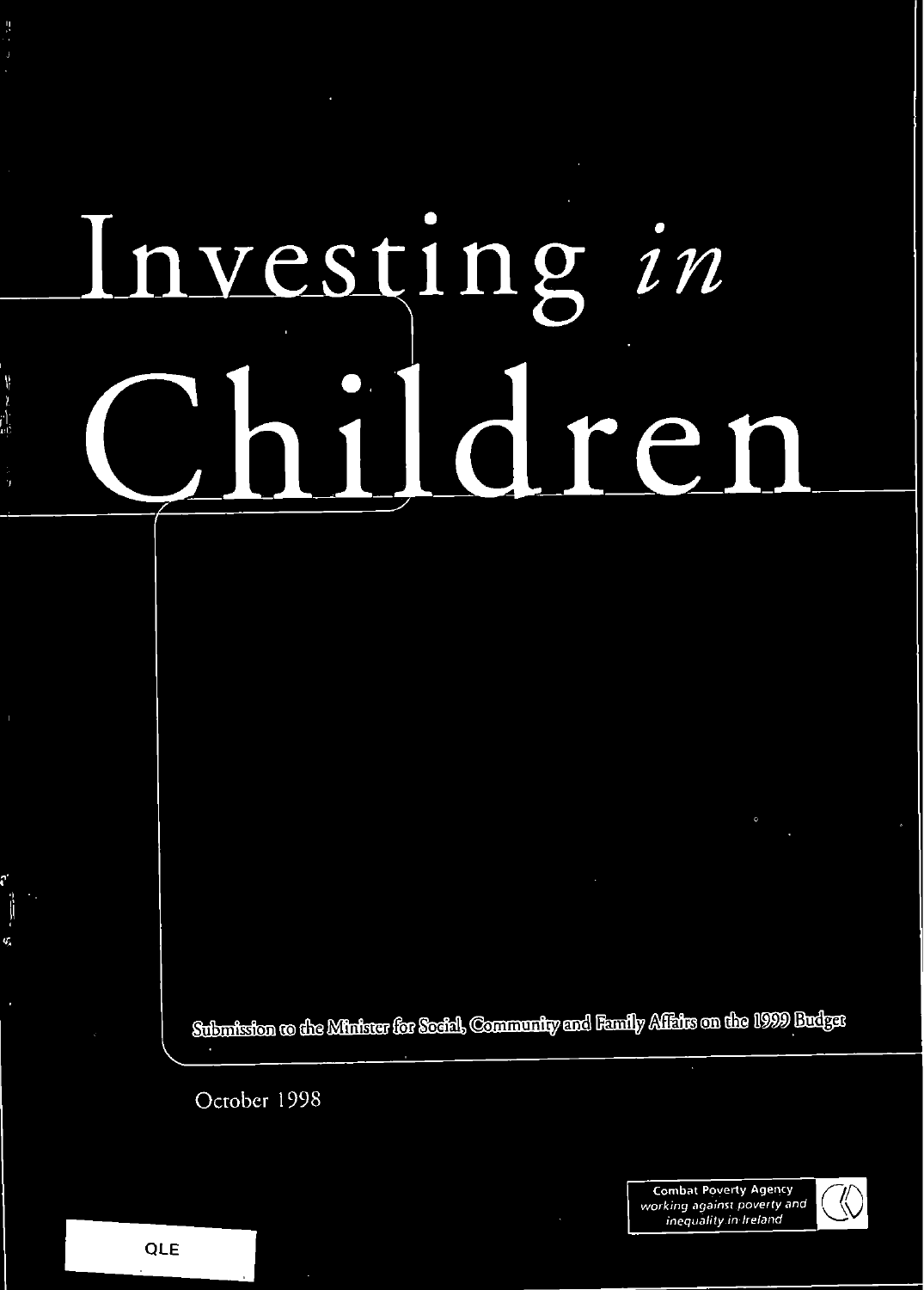Department of Health 2974 A/c No  $001,1998$ Shelf Mark QLE Library and Information Unit

# Investing in Children

### Contents

| $\mathbf{1}$ . | Introduction                             |  |
|----------------|------------------------------------------|--|
| 2.             | Summary of main recommendations          |  |
| 3.             | Investing in children - the key priority |  |
| 4.             | Tax and social welfare                   |  |
| 5.             | Investing in the future                  |  |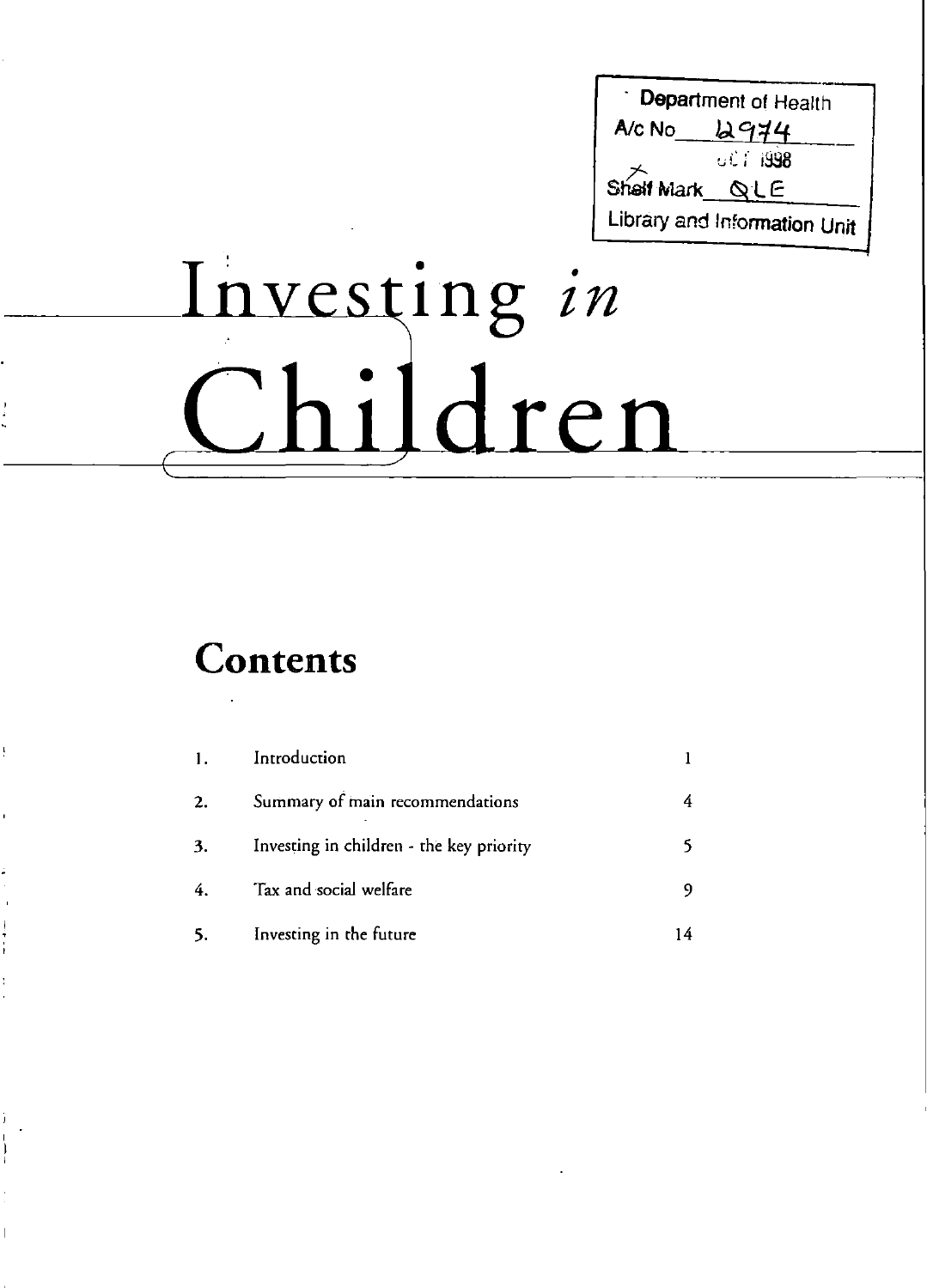### 1. Introduction

The aim of the Combat Poverty Agency is to work for the prevention and decrease of poverty and social exclusion and the reduction of inequality in Ireland

- 2 Notan, B., Whelan, C., and Williams, J. (1998). Where are Poor Households: The Spatial Distribution of Poverty and Deprivation in Ireland Dublin: Oak Tree Press in association with the Combat Poverty Agency.
- 3 The National Anti-Poverty Strategy was launched in 1997 and marks the development of agreed targets and goals to fight poverty and social exclusion. It is based on a clear understanding of the multidimensional nature of poverty and the need to tackle the deep-seated underlying structural inequalities that create and perpetuate poverty. The NAPS gives particular attention to the following key areas: educational disadvantage, unemployment, income adequacy, disadvantage in urban areas and rural poverty.
- 4 For a detailed analysis of last year's budget from an antipoverty perspective see Combat Poverty Agency (1998) Poverty Today Supplement: The National Anti-Poverty Strategy and the 1998 Budget. Dublin: Combat Poverty Agency,
- 5 See for example: Fahey, T. and Fitz Gerald, J. (1997) Welfare Implications of Demographic Trends. Dublin: Oak Tree Press in association with the Combat Poverty Agency.
- 6 In a recent survey, commissioned by the Agency and conducted by Research and Evaluation Services, only 2 per cent of respondents thought that poverty in Ireland was 'no problem at all'. On the other hand, over half (53 per cent) of respondents thought poverty in Ireland was a serious problem The overwhelming majority of respondents (81%) felt that the Government should be involved in a National Anti-Poverty Strategy. The survey was based on a representative sample of 1,000 people.
- Baker, T., Duffy, D. and Shortall F. (July 1998) Quarterly Economic Commentary, Dublin: Economic and Social Research Institute.
- 8 Minister Dermot Ahern, TD. (press release, 30 July 1998) 'Government policies to be tested to ensure that they do not adversely affect the less well off. Dublin: Department of Social. Community and Family Affairs

The aim of the Combat Poverty Agency is to work for the prevention and decrease of poverty and social exclusion and the reduction of inequality in Ireland by striving for change which will promote a fairer and more just, equitable and inclusive society.

#### Delivering on the NAPS - the role of the budget

The Agency's pre-budget submission to the Minister for Social, Community and Family Affairs is a very important opportunity to advise Government on the key priorities to tackle poverty. Research commissioned by the Agency shows that the numbers of people experiencing poverty between 1987 and 1994 increased.<sup>1</sup> In particular, this research identified the persistent and worsening problem of child poverty. Spatial analysis of the data has concluded that poverty is not concentrated in any one area but spread throughout the country.<sup>2</sup> The research results confirm that poverty is still a very real experience for many Irish people. They also strongly indicate that local efforts to tackle poverty must be matched by a national strategy. In theory, this approach is reflected by the Government's continued commitment to the National Anti-Poverty Strategy (NAPS)<sup>3</sup> and it is encouraging that there is a Cabinet sub-committee on social inclusion, chaired by the Taoiseach, co-ordinating efforts in this area.

However, in practice we are still not doing enough as a nation to address the underlying causes of poverty. The Government needs to give a still higher priority to tackling poverty when making decisions about competing priorities and the allocation of resources. Anti-poverty policy should be a primary and not a residual consideration in the next budget. This budget must bridge this gap between theory and practice by ensuring that all budgetary proposals are assessed to ensure that they reduce and prevent poverty and do not contribute to greater poverty or inequality. Information on how to poverty-proof the budget is outlined below.

The budget is the single most important tool by which Government reflects its priorities for action. There was considerable criticism of last year's budget in that it overly favoured those who were better off in society and did not adequately help those living on low incomes.<sup>4</sup> It is clear that tax cuts introduced in the budget disproportionately benefited the better-off, while the increases in social welfare still left approximately 60,000 social welfare recipients below the minimum adequate rate (£70.10 in 1998). The lack of focus on child poverty, by failing to substantially increase child benefit, was especially disappointing, given that Ireland has the second highest national rate of child poverty in the European Union. Budget '99 must re-route Government fiscal policy to so that the poorest in Irish society are a policy priority. Irish society is in an unprecedented situation of economic growth, favourable demographic characteristics<sup>5</sup> and strong public support for measures to tackle poverty.<sup>6</sup> Budget '99 should reflect this consensus by placing tackling poverty at the top of the agenda.

<sup>1</sup> Callan, T., Nolan, B., Whelan, B., Whelan, C. and Williams, J. (1996) Poverty in the 1990s: Evidence from the 1994 Living in Ireland Survey. Dublin: Oak Tree Press in association with the Economic and Social Research Institute and the Combat Poverty Acency.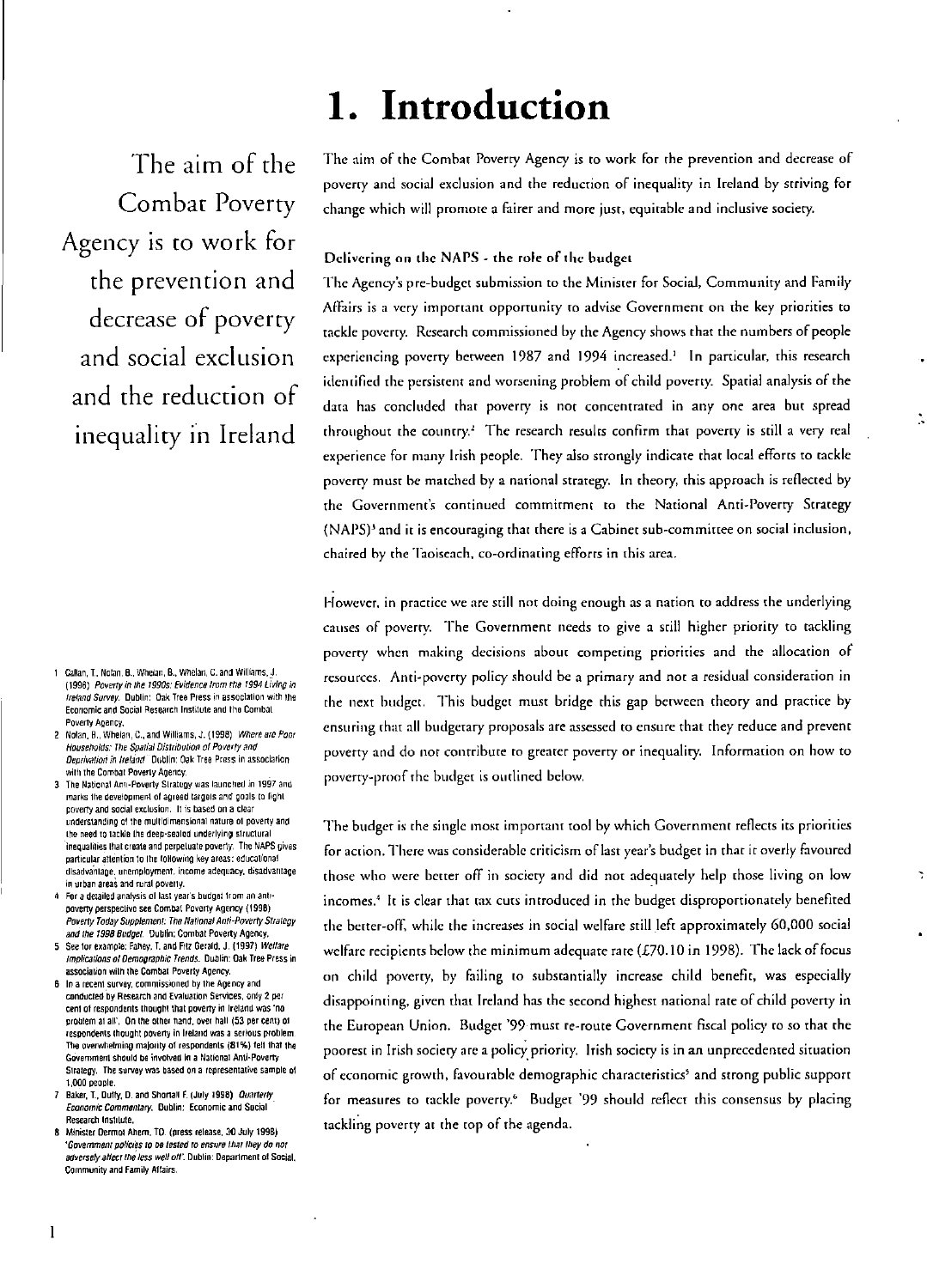#### A unique opportunity to tackle poverty

The ESRI's most recent *Quarterly Economic Commentary* recorded 1997 as the fourth year of successive economic growth, and a positive forecast is given for 1998.' The ESRI describe the performance of the public finances in 1997 as 'exceptionally strong'. Public savings, or the excess of current income over net current expenditure on an accruals basis. was . some £1,102 million in 1997 compared to £225 million in 1996. Even accounting for tax cuts introduced in last year's budget, a similar level of general government surplus is projected for 1998. It is extremely important that these additional funds are used efficiently and effectively to tackle poverty. Section five of this submission ourlines the Agency's top priorities in this regard.

Unemployment is projected to continue to fall, having dipped under the 10 per cent rate in 1998 to recede to about B per cent by the millennium. A steady decline in the numbers on the live register is also estimated by the ESRI: from 256,000 in April 1997 to 210,000 in April 2000. There will be a continued increase in the average numbers at work. though this growth will slow over the next two years. The proportion of part-time working will continue to rise and the average hours worked will also increase. Average earnings are projected to rise by about 5.5 per cent per annum for the next two years, while the consumer price index is projected to rise by about half that (2.8 per cent per annum) over the same period.

The fotecast. therefore, is for continued prosperity. However. it is important that we use this opporrunity to tackle poverty in Ireland. In keeping with the commitment in the NAPS. the impact on poverty should be a key consideration when decisions are being made about spending priorities in the context of the budget. The Agency strongly advises that this budget is more progressive and redistributive in its approach, in keeping with the commitments laid down and agreed both in the NAPS and the national agreement, *Partnership 2000.*  This is imperative, not just on grounds of social justice, but also as an essential element in investing in the future and of ensuring sustainable development and Ireland's continued competitiveness in the global market. Our economic growth could be threatened by labour force constraints unless we invest in improving the skills of those who are still unemployed to take up work. Finally, directing resources at the low paid and unemployed is not inflationary, unlike tax cuts for the better-off.

#### Poverty-proofing the budget

The Agency believes that, in keeping with the NAPS, it is imperative that all budget proposals are poverty-proofed so that Government can assess dearly the impact of their spending on anti~poverty measures and. if necessary. refocus expenditure ro meet the NAPS targets. Such poverty-proofing should be put in place in this coming budget.

Poverty-proofing the budget would also help to ensure that potemial budgetary decisions do not contribute to greater poverty and inequality and that they are arrived at in such a way that not only benefit people living in poverty bur prevent others from slipping into poverty. Earlier this summer the Cabinet cleared the way for significant policy proposals to be assessed at design and review stage for their impact on poverty.<sup>8</sup> The introduction of the poverty-proofing mechanism underlines this Government's commitment to build a more inclusive society by addressing the issues of exclusion. marginalisation and poverty across the range of Government policies and programmes. The Combat Poverry Agency recommends that this commitment now be implemented in relation to the most significant decision-making area of the year - the budget. The process would involve Departments. and in particular the Department of Finance, answering the following questions concerning budgetary proposals:

- l. Does it help to prevent people falling into poverty?
- 2. Does it contribute to the achievement of the National Anti-Poverty Strategy (NAPS) targets?
- 3. If the proposal has no effect on the level of poverty, what options might be identified to produce a positive effect?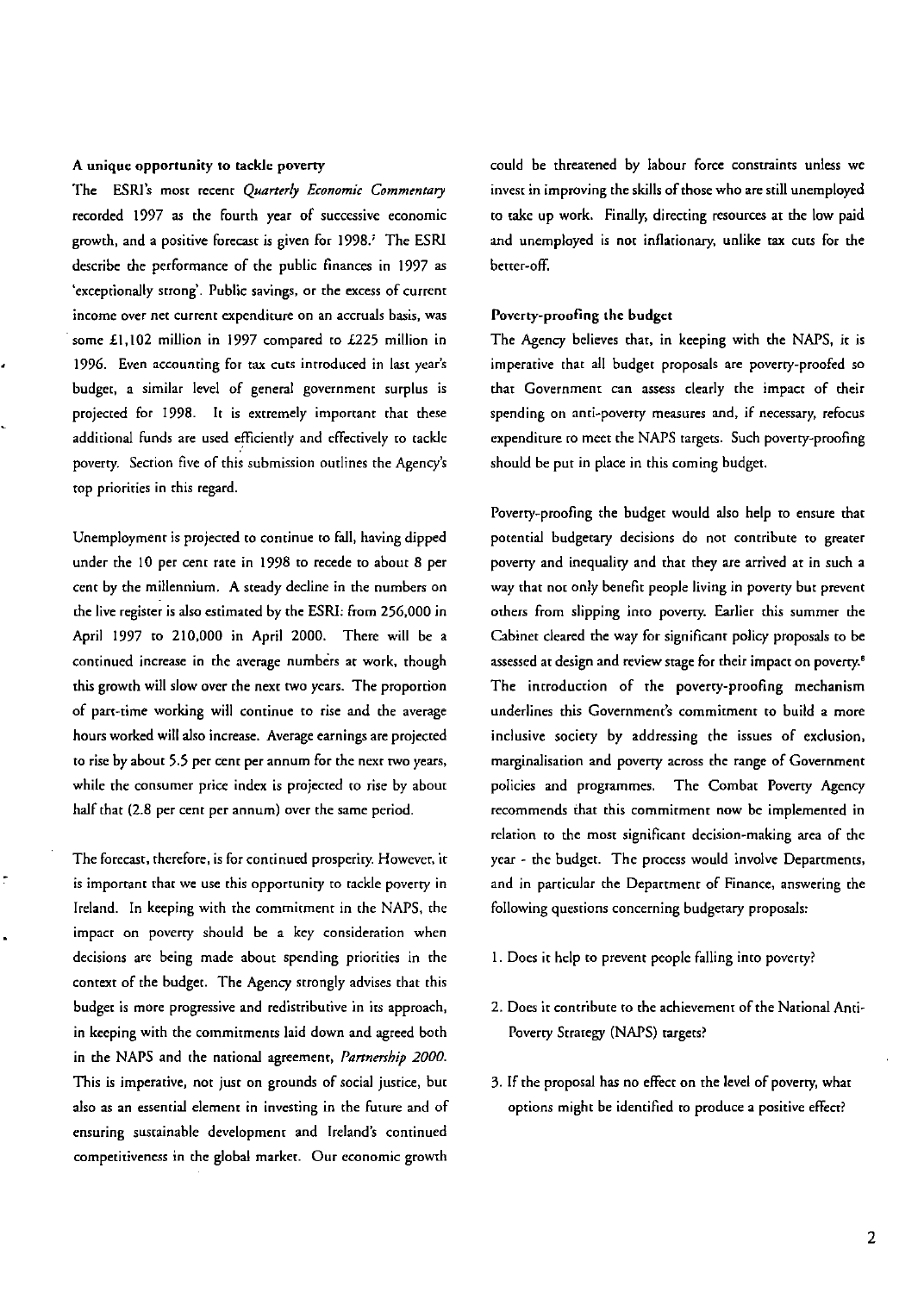A key feature of NAPS is its cross·depanmemal aspect, i.e. the recognition that effective anti-poverry policies cannot be achieved by Departments acting alone but rather, acting in a concerted way. Therefore, poverry.proofing depends, ro a large extent, on Departments consulting and interacting with each other in the design and development of policies, if ir is to be successful.

#### Investing in children - the key priority

The Agency believes that investing in children should be the key prioriry of this budget. There arc six main reasons for this:

- (i) , The recent publication of the *Rcpor't of the*
- Commission on the Family spells out the clear need to support children and to strengthen family life. Children should be the key priority on the grounds of horizontal equiry . we all should contribute to the
- (ii) costs of rearing the next generation. A particular concern of the Agency is rhe persistendy
- high level of child poverry. Children should be the prioriry because nearly one·third of all Irish children live in poverry. This is the second highest national rate of child poveny in the European Union.
- (iii) h is clear thar foc many families the presence of children can have a profound impact on decisions regarding moving from welfare to work. The needs of children should be a key priority in the integration of the tax and social welfare systems to facilitate the transition to work.
- (iv) In the context of the current childcare review, the needs of children should be rhe priority in ensuring family.friendly employment and equal access to the labour marker.
- (v) Children are our future workforce and we will rely on them to help maintain the current economic growth. Children should be the priority in tackling educational disadvantage, through, for example enhancing pre·school provision and preventing early school leaving.
- (vi) In the comexr of the current Review Group on the Treatment of Married, Cohabiting and One-parent

Households under the 'lax and Social Welfare Codes, the Agency recommends that rhere should be equal treatment of children under.the (ax and welfare *codes*  irrespective of the households in which (hey live. The needs of children should-be the prioriry rather than their treatment being determined by the particular types of families in which they live.

In this pre-budget submission the Combat Poverty Agency recommends the following proposals as a substantial investmenr in children: r)<br>T

- a substantial increase in child benefit
- the promotion of childcare as an anti-poverry strategy for low income families seeking workleducarion
- the expansion of measures to tackle educational disadvantage.

The Agency also makes the following proposals, which will have an indirect benefit for children:

- all budgetary policies should be poveny.proofed
- there should be increased funding for specific social inclusion measures in this budget
- social welfare increases should bring all payments above the lowest of the minimum adequate rates
- tax reform should be targeted to benefit the lowest paid most by using available resources to increase and standard rate personal tax allowances
- a statutory means-tested housing income support should be introduced
- targeted investment in rhe social infrastructure is required.

A more detailed summary of the Agency's recommendations is provided in section two of this submission  $\square$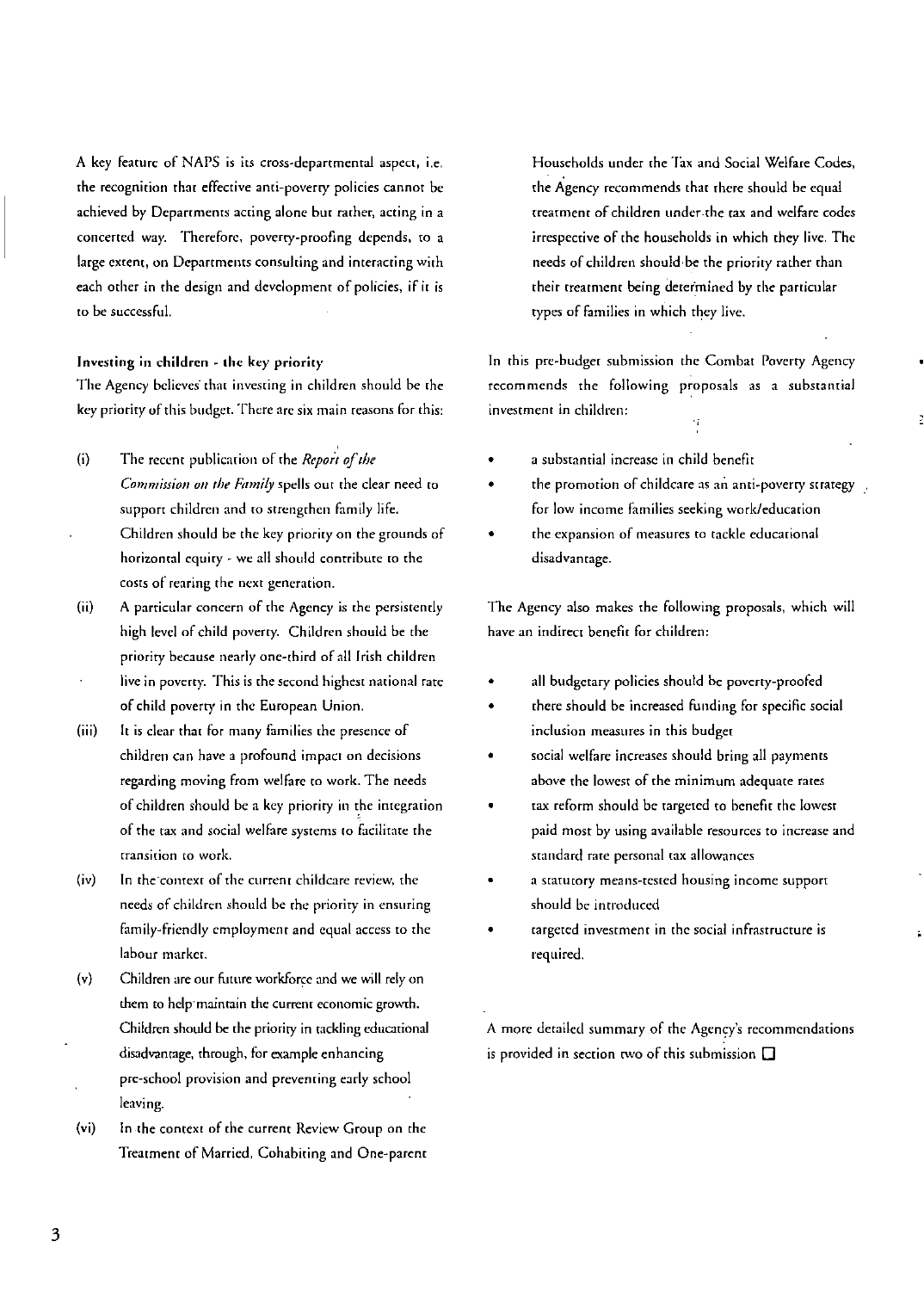### 2. Summary of Main Recommendations

| Issue                       | Proposal                                                                                                                                                                                              | Cost<br>(£million)                                     |
|-----------------------------|-------------------------------------------------------------------------------------------------------------------------------------------------------------------------------------------------------|--------------------------------------------------------|
| 1. Child income support     | Increase the higher rate of child benefit by £10<br>Extend the higher rate payment to the second child<br>Increase the lower payment by £15.                                                          | E28m<br>£86m<br>£90m                                   |
|                             |                                                                                                                                                                                                       | (Total $£204m$ )                                       |
| 2. Childcare                | Promote childcare as an anti-poverty measure for<br>low income families.                                                                                                                              | would depend<br>on measure                             |
| 3. Educational disadvantage | Substantially increase funding to tackle educational<br>disadvantage.                                                                                                                                 | Detailed measures<br>outlined in body<br>of submission |
| 4. Social welfare           | Increase two lowest payments to the minimum<br>adequate rate (£73.95)<br>Give flat rate increase of £5.55 to other payments<br>Increase adult dependant rate by at least £3.33, but<br>preferably £4. | £17m<br>£223m<br>£20/25m                               |
|                             |                                                                                                                                                                                                       | (Total £265m max.)                                     |
| 5. Taxation policy          | Increase personal allowances by £1,000 for a single<br>person and £2,000 for a married couple.                                                                                                        | £520m                                                  |
| 6. Social infrastructure    | Invest budget surplus to reduce and prevent poverty.                                                                                                                                                  | Measures<br>outlined in body<br>of submission          |
| 7. Poverty-proofing         | Poverty-proof the budget to ensure it contributes<br>to tackling poverty.                                                                                                                             | No cost                                                |
|                             |                                                                                                                                                                                                       |                                                        |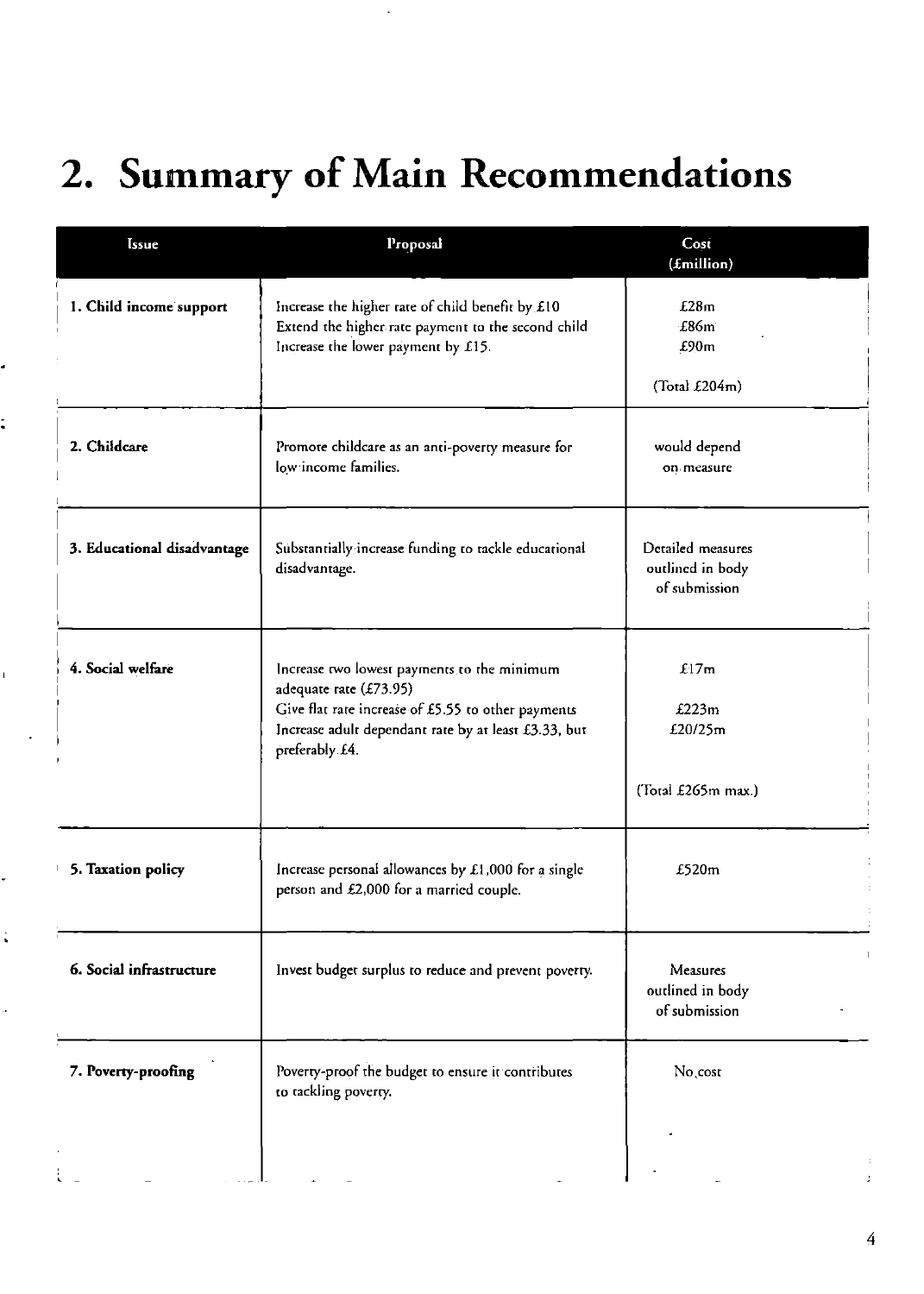### 3. Investing in Children

The Agency has long advocated that child benefit should be substantially increased to form the main income support for families with children

#### Introduction

This section of the Agency's submission makes recommendations on: child income support, childcare and educational disadvantage.

#### Child income support

The Agency welcomes the publication of the Report of the Commission on the Family, which has been the result of considerable consultation and deliberation.<sup>9</sup> In particular, the Agency welcomes the Commission's agreement with the overall thrust of the Expert Working Group on the Integration of the Tax and Social Welfare Systems. Both groups point towards the need for continued strengthening of the role of child benefit as a mechanism for providing income support to families. As the report illustrates, this implies a reduced role for child dependant allowances with social welfare payments. In this context, however, it is imperative that the total package of child income support is considered. In last year's budget, because child dependant allowances remained frozen and child benefit only increased by £1.50/£3 per month, the overall increase for most welfare dependant children was only 35/70p per week per child. This amounted to an increase of 1.74% for the first two children (below the rate of inflation) and 3.11% for subsequent children. Such small increases will have little impact on consistent poverty among families.

The Commission has put forward three options for investment in the care of children under three years of age.<sup>10</sup> They highlight the policy gap in relation to support for the care of young children who are not yet attending school. The Commission's starting point in this area is the premise that parents are the primary carers and educators of their children. The role of public policy is to support parents in carrying out these functions and to support their choice in relation to the care of their children. The Commission does not recommend one option in favour of another, nor does it state that these options are mutually exclusive. Of these options, the Agency favours the substantial increase in child benefit, but advises some amendments to the proposal. The Agency has advocated substantial increases in child benefit for some time now. However, we do not agree with the proposed cut-off at age three for higher payments. Under the Commission's proposal, this would lead to a substantial drop in cash income (from £130 to £31.50/£42 per month) for families once a child reaches three years (if they then start attending school). This withdrawal of support would be difficult for most families to budget for, particularly so for low income families. The addition of an age differential also complicates child benefit, which already has a higher and lower payment, depending on the number of children in the family.

The Agency recommends that a more straightforward reform would be to

- increase the higher rate of child benefit by £10 (to bring it up to £52.00 per month)
- extend the higher payment to the second child, and
- Commission on the Family (1998) Strengthening Families for 9 Lile: Final report to the Minister for Social, Community and Family Atlairs. Dublin: Stationery Office.
- Option A, a parent allowance of £30 a week, to be paid directly to the parent who works full-time in the home. Option B, a PRSI funded extended period of parental leave for up to three years with payment of a weekly parental benefit. Option C, a special rate of child benefit of £30 a week to be paid to all children under three years of age irrespective of their parents' employment status. These options have been costed by the Commission at £228 million, £225 million and £173 million. respectively in 1998 terms. The Commission also recommend the introduction of an Early Years Opportunity Subsidy of £1,000 (in 1998 terms) for children aged three and over who are not yet attending school.
- 11 Combat Poverty Agency (1998) The Role of Childcare in Tackling Poverty: Submission to the Expert Working Group on Childcare. Dublin: Combat Poverty Agency. p16. Copies of the Agency's submission are available on request.
- 12 Combat Poverty Agency (1998) op.cit.
- See also, Callan, T., and Farrell, B. (1991) Women's Participation in the Irish Labour Market. Dublin: National Economic and Social Council.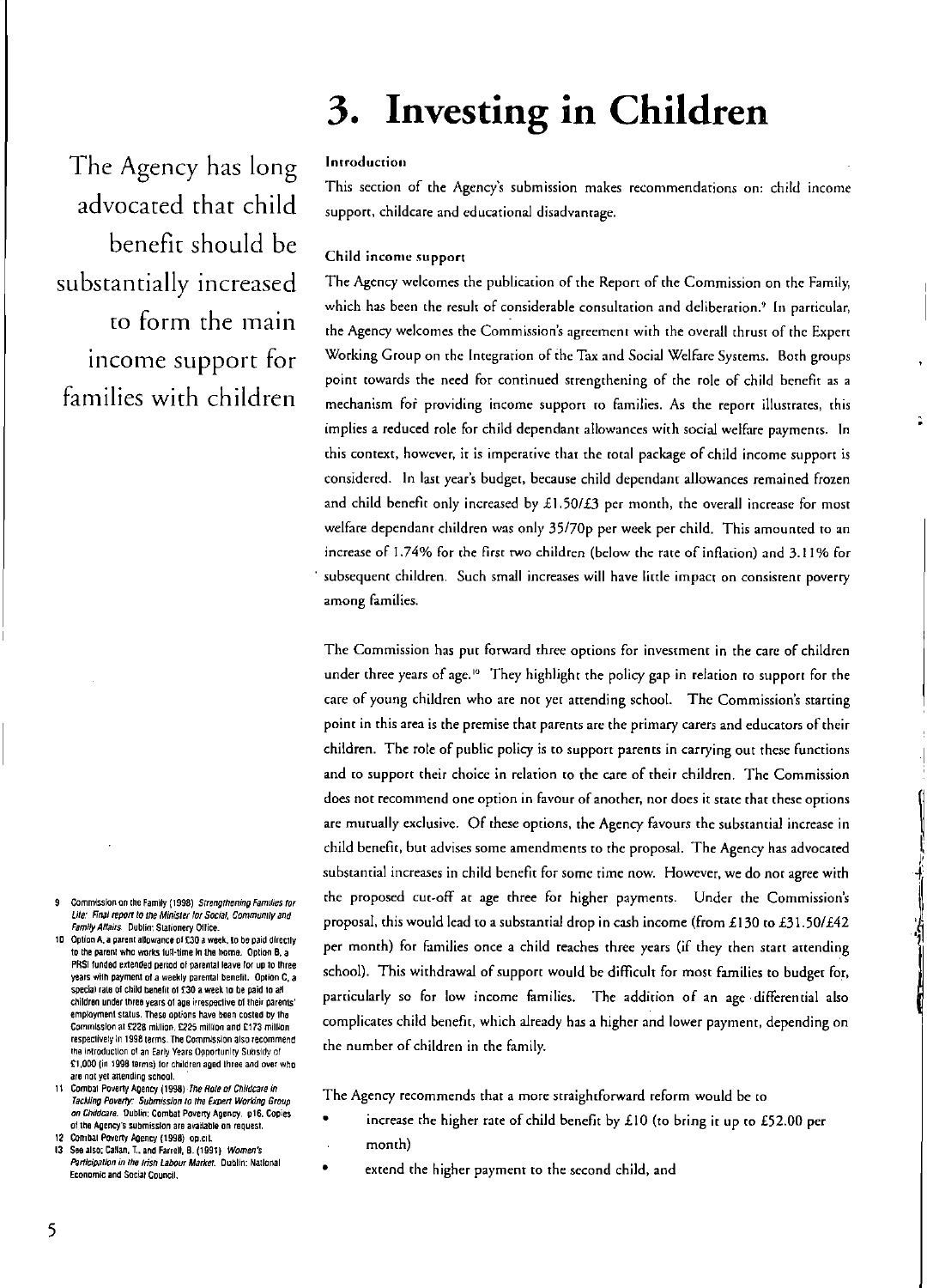increase the lower payment by  $£15$  (to bring it to £46.50), with a commitmem to the bring the first child's payment up to the higher rate in the Budget 2000.

This would help to enhance and simplify child income support for all families, would benefic younger children. would enable it co playa much stronger role in tackling child poverry and would help to offset some of the opportunity costs associated with having children.<sup>11</sup> It would demonstrate society's recognition of the need to invest in children and may encourage more families to have children, thereby satisfying the long.term demand for workers in the expanding labour market. The cost of the reform package would be as follows:

- to increase the higher rate of child benefit by £10 would cost an additional £28 million per annum
- to extend the higher rate to the second child would cost an additional £86 million per annum
- to increase the lower paymem (to the first child only) by £15 would cost an additional £90 million per annum.

The total cost of this package is an additional £204 million per annum, which is on a par with the cost of proposals outlined in the Report of the Commission on the Family, detailed above, and impacts on more children. The taxation of child benefit would help to off-set the additional costs involved.

The Agency has long advocated that child benefit should be substantially increased ro form the main child income support for families with children. Child benefit, while costly (because it is paid to all children), has no poverty or unemployment traps and, is beneficial to low income families and main carers. While increases in child benefit have been provided in recent years, more substantial increases are required to address child poveny.

Section four of this submission contains proposals in relation to child income support for low income families at work, Family Income Supplement.

#### Childcare

The Agency's submission to the Expert Working Group on Childcare (1998) is based on the premise that all children have a right to quality childcare.<sup>12</sup> It promotes the belief that the rights and needs of the child should be the first and foremosr consideration in the development of a national childcare strategy. Such a strategy should be based on a number of guiding principles including equality, accessibility, affordability, flexibility and cultural appropriateness.

Childcare can contribute ro combating poverty in three main ways: through combating educational disadvanrage among children, facilitating labour market parricipation. by women and alleviating family stress and social isolation. In supporting the *supply* of childcare the Agency proposes that supporting and developing particular initiatives that have been pioneered by the community and voluntary sector should be a priority. Childcare has an educational dimension for most children and so investment in childcarc is an investment in the pre-primary infrastructure. In relarion to informal childcare arrangemenrs, training should be provided for all childminders and guidelines developed in relation to minimum health and safety standards, for use by both providers and users. Successful models of childcare provision in the social economy should be mainstrearned, as appropriate. Employers should also be encouraged to take an active role in the development and resourcing of childcare facilities for their employees.

In relation to the *demand* for childcare, the Agency is opposed to the introduction of tax relief for childcare expenses as the benefit of such relief is concenrrared on middle and high earners and may be of no help co those on low payor social welfare, thus increasing the regressivity of the tax system.<sup>13</sup> In addition, support is directly linked to employment and does not recognise the wider family and social support role which childcare can have for families in receipt of welfare payments, nor its role in combating educational disadvantage among children irrespective of the labour force status of their parents.

Substantially increasing child benefir (as outlined above) should, however, be the priority in strategies to tackle child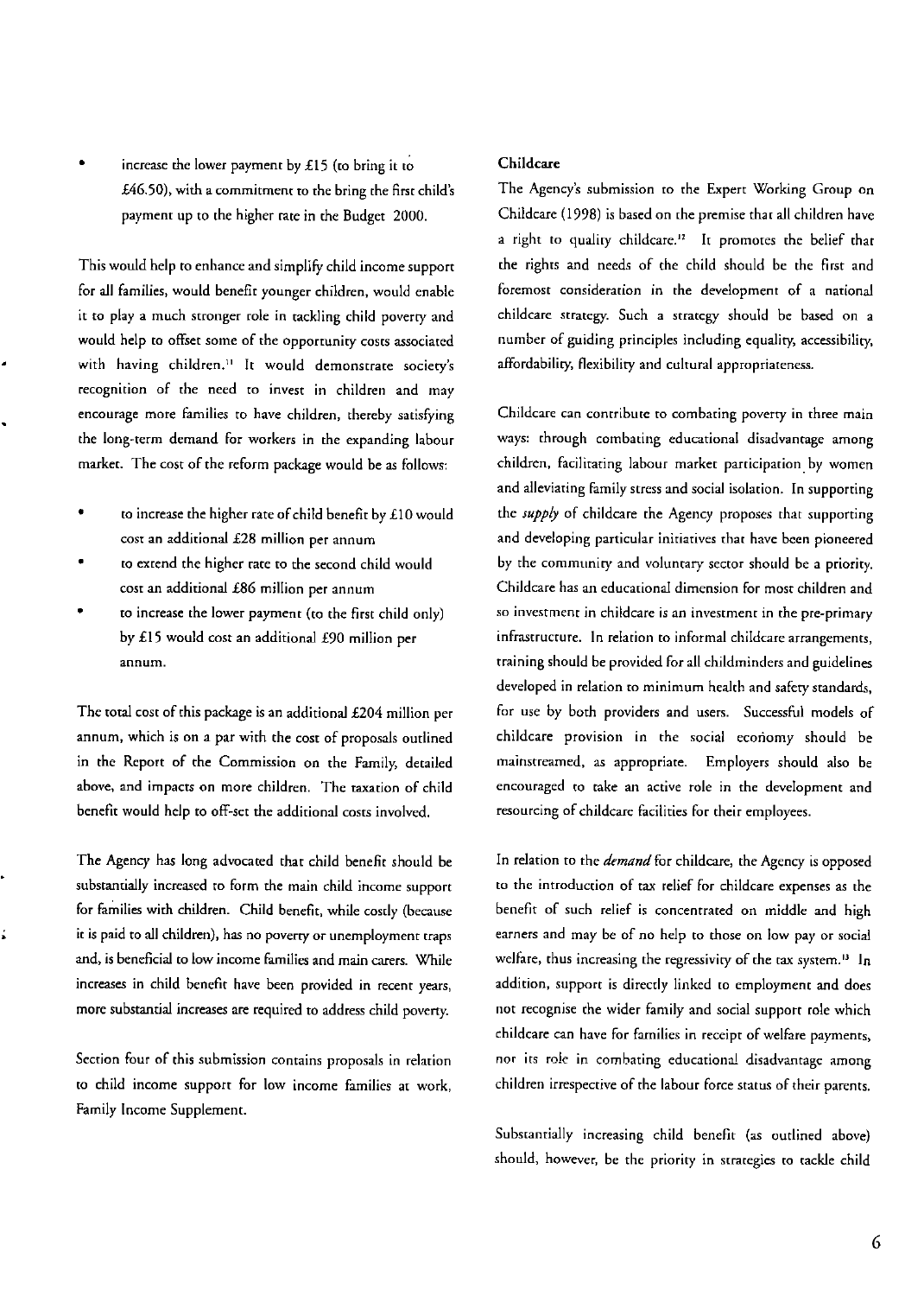**poverty. Targeted measures for low income families such** as benefit disregards, childcare vouchers or subsidised places, also **warrant further consideration. Supply side measures, such as increased capital investment in the childcare infrastructure, are**  also urgently required.

#### **Educational disadvantage**

**Addressing educational disadvantage is a crucial dement in tackling poverty and social exclusion, both in terms of**  improving the life chances of adults and young people and also **in terms of reducing the passing on of inter-generational disadvantage. Strategies needed to tackle educational**  disadvantage have been agreed both in *Partnership 2000* and in **the National Anti-Poverty Strategy's working group on educational disadvantage. The commitments made in**  *Partnership 2000* and the NAPS should be fully honoured as a priority in this budget.

**Some progress has been made In tackling educational disadvantage, in terms of the introduction of various worthwhile initiatives. However, it is clear that we are not doing**  enough in this area. Breaking the cycle of educational disadvantage must become a real national priority, regardless of **cost. Many of the solutions have been identified, we need now to vastly increase their scale and intensity.** 

While the budget is not the only opportunity to allocate **resources to this area. it is important that the budget reflects the continued. need to give priority to those in greatest need. For**  example, in the context of last year's budget, a tax relief for donations to disadvantaged schools was introduced, funding to adult literacy and community education was doubled to £4 million, a new Back to Education programme was introduced, and £0.5 million was allocated to the provision of school books.

Following the budget the Department of Education and Science also introduced a pilot programme for 8-15 year olds at risk of early school leaving, which is welcomed. The programme will test models for the development of an integrated area based c0 ordination of services for young people at risk of early school leaving. The Agency is also currently running a Demonstration Programme on Educational Disadvantage (1996-1999) that *is* 

showing the value of an integrated approach to tackling educational disadvantage. The Agency proposes that funher encouragement of the development of integrated approaches to tackling educational disadvantage *is* required, for example, in the areas of early childhood education, those aged 15-21 years and adult/second chance educational opportunities.

**The Agency's submission to the National Forum on Early Childhood Education stressed the importance of early educational interventions In combating educational**  disadvantage. 14 **This budget should include substantial**  increases in funding to tackle educational disadvantage. This funding should be focused on specific areas of the education system, particularly:

- **The expansion of pre-school provision** by expanding *Early Start,15* **taking lessons from its evaluation, and supporting models of good practice in the community and voluntary sector. This should be done in close consul[3tion with community groups and should also include an enhanced. rural component. Pre-primary**  education should be within the remit of the Department of Education and Science." An additional budget of £3 million should be allocated to this area and an advisory committee should be established to consider the best use **of available resources and to ensure synergy between different initiatives in this area.**
- The phased expansion of the *Breaking the Cycle* <sup>17</sup> programme from 156 schools to 200; current budget to be expanded from £3.2 million to £5million.
- Increased funding for the provision of school books at primary level by £0.75 million with a commitment to **review the efficiency and effectiveness of the scheme.**
- Reform of the school meals scheme, on the lines **recommended by the Government commissioned review, in particular: (i) the Department of Education and Science should take over and rename the scheme;**  (ii) coverage of the scheme should be extended to all low income families; (iii) meal content should be improved and pilot initiatives established; (iv) a school nutrition programme should be developed.<sup>18</sup>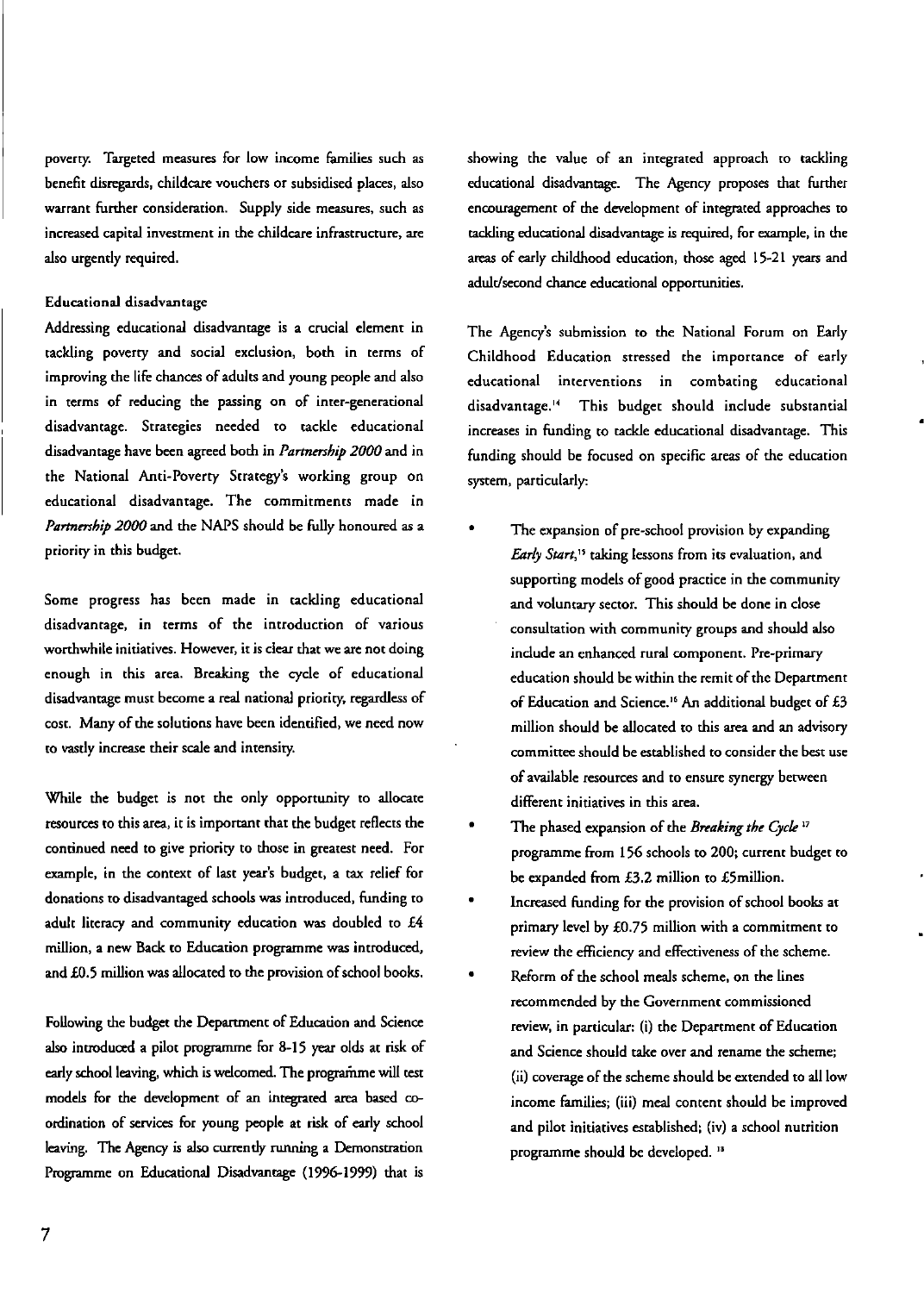- Additional Home-School-Community Liaison Scheme teachers. both in primary and second level schools, with a particular emphasis on expanding the service in rural areas.
- Support for second to third level transition schemes in areas of high disadvantage. through provision of £2 million through Area Development Management for local partnerships.
- Expansion of the Back to Education Allowance and review appropriate age range to ensure that there are no barriers to taking up courses and second chance education.
- Doubling of the allocation to adult literacy and community education (to £8 million).

As well as the expansion of existing schemes, there is also a need in this budget to allocate funding to areas that have previously received little or no attention. Priorities here should include increased funding towards the provision of childcare necessary for people to access education and training. Additional funding is also required to ensure the equal participation of all children. including those with disabilities. members of the Travelling community and refugees, for instance, in the education system.<sup>19</sup> Finally, insufficient attention has been given to the development of mechanisms to assist disadvantaged pupils living in non-disadvantaged areas. This budget offers an opportunity to address this gap. Section five of this submission also makes recommendations concerning the improvement of the educational infrastructure **• 14** Combal Powerty Agency (1998) Submission to the National Forum on Early Childhood Education.

,<br>,

- Dublin: Comba! Poverty Agency. Copies of the Agency's submission are available on request.
- 15 *Earty Start* is a pre-school initiative operating in lorty school centres in designated areas of disadvantage. The objectives of the programme are to expose young children to an educati programme which would enhance their overall development and prevent school failure and to offset the effects of social disadvantage. An Important goal is to raise awareness in parents of their own capacity to enhance their children's educational process and to assist them in developing relevant skills.
- 16 See: Combat Poverty Agency (1998) Submission to the National Forum on Early Childhood *Education.* Dublin: Combat Poverty Agency.
- 17 Established In 1996 *Br&11dng th8* Cycle seeks 10 discriminate posIllvely In favour 01 SChools In selected urban (33 urban primary schools) and rural areas (123 small rural schools clustered Inlo 25 centres) which have high concentrations 01 children who are at risk 01 nol reaching their potential in the education system. A range of supports are available to each school including achievement of a pupil/teacher ratio of 15 pupils in all infant and junior classes (urban only), an enhanced capitation grant, special assistance for the purchase of materials and equipment, special projects at local level, targeted in-career developments and co-ordinator support. The scheme is to run initially for 5 years and will be subject to on-going evaluation. While it is as yet ipp soon to comment on the effectiveness of the scheme, the main response to date has been calls for the extension of the scheme ID other schools experiencing educational disadvantage.
- 18 Goodbody Economic Consultants (1998) A Review of the School Meal Scheme: A Report to the Department of Social, Community and Family Affairs.
- See Commission on the Status of People with Disabilities (1996) A Strategy for Equality: Report of the Commission on the Status of People with Disabilities and Task Force on the Travelling Community (1995) Report of the Task Force on the Travelling Community. Dublin: Stationery Office.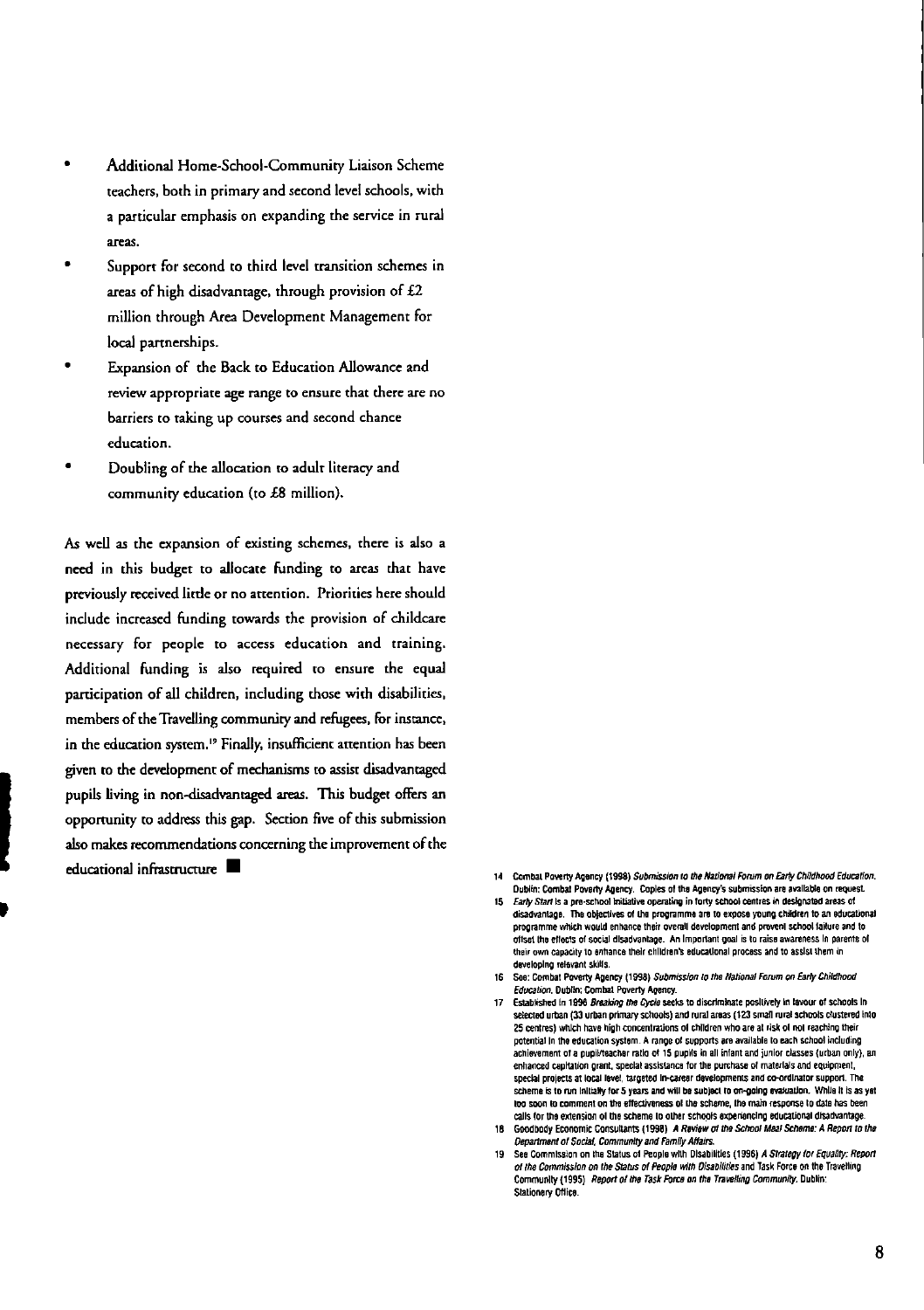### **4. Tax and Social Welfare**

It is imperative that in future budgets, tax policies are rigorously poverty-proofed to ensure that they contribute to the achievement of the **NAPS** targets

Strategies to reduce child poverty must be developed in the wider context in which children live. Most poor children live in poor households. Therefore, this section of the Agency's submission recommends changes to the tax and social welfare systems that target benefit to low income families. The Agency recommends that in Budget '99 the minimum adequate rates are achieved for all welfare payments; that the transition from welfare to work is eased; and that the focus of available resources for taxation reform in this budget should be a substantial increase in personal allowances.

#### Social welfare

In last year's budget, all but two welfare payments, Supplementary Welfare Allowance and Short Term Unemployment Assistance, reached the minimum adequate rate as uprated by the consumer price index  $(L70.10)$ . It is imperative that in this budget, as agreed in Partnership 2000, all payments reach the minimum adequate rate. Inflation has been consistently low over the last few years (1.5 per cent in 1997), so even modest increases in payment rates have made substantial steps towards reaching the 'minimum adequate rate'. However, other indicators, such as increases in average earnings, are running well above inflation, and are set to continue to do so. This draws into question the fairness and effectiveness of increasing the minimum adequate rate by the consumer price index only, as clearly living standards are currently increasing well above this level. To increase payments by the consumer price index only means that the incomes of those dependant on social welfare fall further behind the rest of society. Unless welfare payments increase well above inflation in Budget '99, welfare-dependent families will become further marginalised from the normal living standards in Irish society.

The consumer price index is currently running at 2.8 per cent, but may rise further during 1999. The non-housing element of the index, for example, is predicted to reach 3.5 per cent, before stabilising. However, average earnings are projected to continue to increase above the consumer price index during this period, at 5.5 per cent. To help ensure that welfare dependent families do not fall further behind the rising living standards experienced by others in the population, it is important that welfare increases are above the consumer price index.

The Agency recommend that increases in average earnings is taken as the up-rating factor in this budget. This would mean that the minimum adequate rate in 1999 would be £73.95 (£70.10 up-rated by 5.5 per cent). To bring the two lowest payments (currently £68.40) up to the minimum adequate rate would, therefore, mean a £5.55 increase in weekly payments, approximately  $£2.00$  of which would go towards keeping pace with consumer price inflation. The additional cost involved would be £17 million in a full year.

The priority this year should be to ensure that Supplementary Welfare Allowance and Short Term Unemployment Assistance reach the minimum adequate rate. Once that is

- 20 See Callan, T., Nolan, B., Whelan, B., Whelan, C. and Williams. J. (1996) Poverty in the 1990s; Evidence from the 1994 Living in tretand Survey. Dublin: Oak Tree Press In association with the Economic and Social Research Institute and the Combat Poverty Agency.
- $21$ National Anti-Poverty Strategy (1997) Sharing in Progress. Dublin: Stationery Office. p.13.
- The Pensions Board (1998) Securing Retirement Income: 22 National Pensions Policy Initiative Report of the Pensions Board, Dublin: The Pensions Board.
- See Callan, T., Nolan, B. and Whelan, C. (1996) A Review of 23 the Commission on Social Welfare's Minimum Adequate Income. Dublin: Economic and Social Research Institute.
- Combat Poverty Agency (1997) Submission to the National Minimum Wage Commission. Dublin; Combat Poverty Agency. Copies of the Agency's submission are available on request.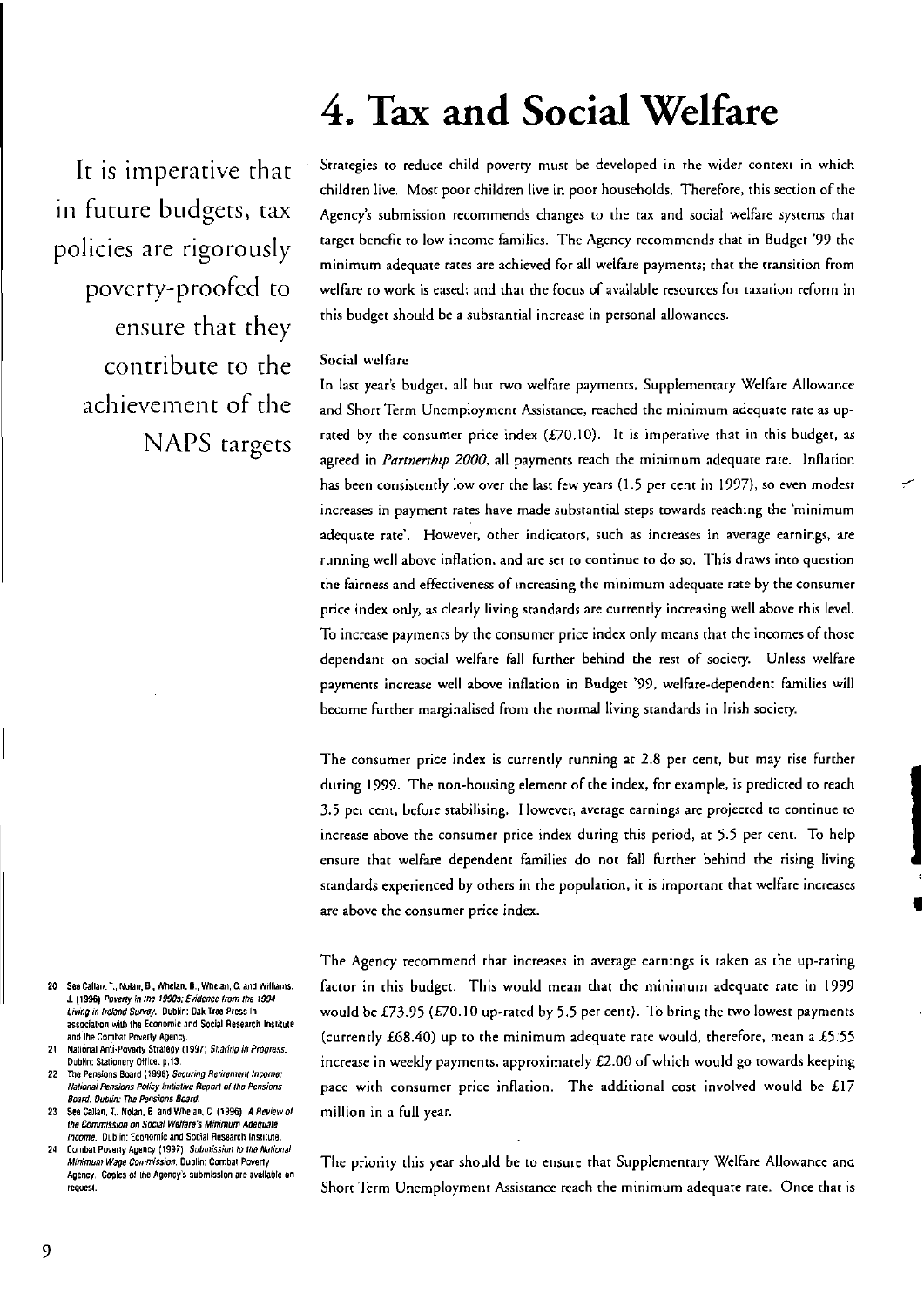achieved, other payments should receive the same flat-rate **increase of £5.55. A flat-rate rise of £5.55 in the personal rate is advised, which will cost £223 million in a full year. This is a little more than the increase awarded to pensioners in last year's budget, who are nor relatively worse off than ocher**  welfare-dependent groups.<sup>20</sup> An across the board rise of £5.55 **would help to reduce poverty levels amongst social welfare recipients and would also spread the fruits of economic growth more widely. It would also meet the commitments in**  *Partnership 2000* that all social welfare rates should reach the **minimum adequate rate set by the Commission on Social Welfare over ten years ago. It would help to meet the objective**  set down in the NAPS that policies in relation to income **suppOrt should** *aim to provide sufficient income for all those concerned to move out of poverry and to five in a manner compatible with human dignity.21* **Finally. it is important to note**  that a £5.55 increase in retirement and contributory old-age pensions (from £83 to £88.55 per week) would bring them to **28.8 per cent of average industrial earnings, substantially moving towards the levels recommended by the Pensions Board. <sup>22</sup>**

I

I

I

**In last year's budget, the adult dependant rate was increased by 3% which amounted to an increase of between £1.20 and**  £1.50 for most qualifying adults. The Commission on Social **Welfare recommended that the adult dependant rate should be 60 per cent of the personal rate. In last year's budget. for some**  adult dependants, payment fell to 58 per cent of the personal **rate, raising additional concerns about the adequacy of these payments. This shift is counter to a more general move towards greater individualisation of payment rates, where it is increasingly being acknowledged mat it is inappropriate to consider spouses as 'dependants' of those in receipt of the personal rate payment.** 

The Agency recommends that further consideration is given to **the up-rating of the adult dependant rates in this budget and**  that they are raised by at least £3.33 (60 per cent of £5.55), but preferably by £4 to restore them to a more appropriate **proportion of the personal rate. The cost of up-rating adult**  dependant rates by  $£3.33 - £4$  would cost in the region of  $£20$ 

**- £25 million in a full year, respectively. At a more strategic level, further investigation of the individualisation of social welfare payments is required. including up-dated information on appropriate equivalence scales.** 

**The** *Review of the Commission on Social We{fore s Minimum Adequate Income* **outlined alternative approaches used to up**rate social welfare rates.<sup>23</sup> The Agency believes that there is a **need to set out the steps and information requirements for an explicit and transparent agreed process of evaluating and uprating the minimum income standard. The Agency recommends that the Government establish a working group**  to undertake this work. The membership of this group should be broad-based, and should include people who are **experiencing poverty and living on welfare payments.** 

#### **Welfare to work**

**A strategic approach to enhancing income supplementation for low paid families requires:** 

- **a substantial increase to an integrated child benefit;**
- **reduction of high marginal tax rates on low paid employees through increasing personal tax allowances;**
- **an increase in and improvement of education and training provision for the unemployed;**
- and the provision of affordable and accessible **childcare. <sup>H</sup>**

In this budget the Agency advises substantial advances in **increasing child benefit and personal tax allowances, in keeping with this longer-term strategy. This is an opportunity to simplify**  sources and entitlement to child income support while tackling child poverty.

#### **Family Income Supplement**

For low income families, Family Income Supplement (FIS) is a link between the worlds af work and welfare. In last year's budget, **me calculation of PIS on a net of tax basis was announced and is**  to be enacted in October 1998. The Agency welcomes the switch **to calculate FIS on a net basis, as it ameliorates poverty traps and will mean real increases in rake-home pay for some recipients.**  The move, however, will be less beneficial for those families who **are currently on low levels** of income **who are not.liable for tax in**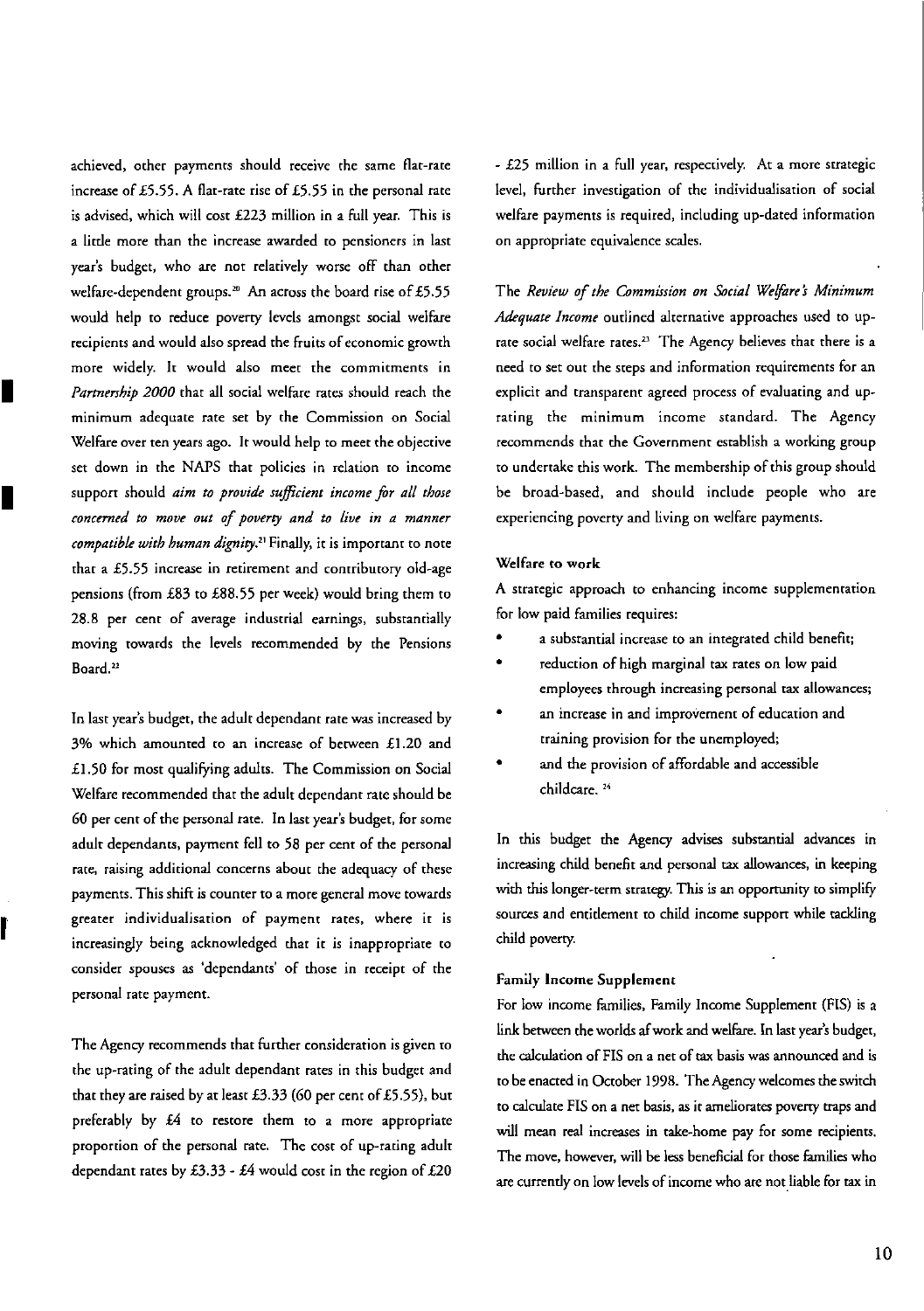any case. The rise in the means-tested thresholds is the main mechanism by which they benefit from FIS up-rating. In last year's budget the thresholds were only increased by £7, compared to a £10 increase the year before that (Budget '97). The overall result of these changes, therefore, was that better-off FIS recipients gained more from the changes to the FIS package then lower income recipients.<sup>25</sup> These changes will also make more families eligible for F1S, thereby increasing the number of beneficiaries exposed to high tax/welfare withdrawal rates of 70-90 per cent.

At a policy level, concerns are raised regarding a number of features of FIS. Most noticeably, there is a continuing low takeup of FlS - in the region of 20-45 per cent (depending on the definition used). The interaction of the multiplicity of different in-work schemes that currently exists, also adds to the complexity of the system. The degree to which FIS provides a permanent subsidy to employers through low paid employment also raises doubts concerning its economic efficiency, particularly during a period of sustained economic growth. The exclusion of the selfemployed from FIS entitlement is also problematic, as is the hours threshold for eligibility to the scheme (19) and the absence of an allowance for a working adult dependant.

The Agency welcomes the Government's proposal to imroduce a minimum wage. It will, undoubtedly. have implications for the future role of FIS. However, as wages do not rake into accoum the costs of children, even with the introduction of a minimum wage, income supplementation will stili be required to support low paid families. In the Agency submission to the National Minimum Wage Commission we accept that FlS may provide this support in the short-term. However, we argue that a more strategic approach would be to: substantially increase an integrated child benefit; reduce high marginal tax rates on low paid employees through increasing personal tax allowances; increase and improve education and training provision for the unemployed; and provide affordable and accessible childcare.

#### Housing

Housing income support is a second area of welfare to work policy that requires urgent attention in this budget. A commitment was made in *Partnership 2000* to consider an

appropriate tapering arrangement for Supplementary Welfare Allowance (SWA) rent and mortgage supplemems. Expenditure on these supplemems has continued to escalate and is projected to top £90 million in 1998.

Concern has been,raised about the rising cost of private rented accommodation. This market development gives rise to concerns about the future role of the private rented sector in the provisions, of housing. both from the point of view of suitability and the impact on the poor. Ir also gives rise to concern about the cmploymem traps that can be generated by Supplementary. Welfare Allowance and about the cost effectiveness of £90 million expenditure. This latter concern particularly relates to who benefits from such expenditure, issues of housing standards for low income groups and registration of landlords in the private rented sector. Appropriate monitoring and review mechanisms to inform· and enhance the effectiveness of SWA should be considered. The Agency believes that the best way to alleviate the current poverty traps which exist in relation to housing supplements would be to introduce a statutory, meanstested scheme of housing income support which would be open to employed and unemployed people. Such a scheme would incorporate a tapered withdrawal of benefit, where income exceeded the eligibility threshold. The benefits of such a scheme would be to:

- reduce poverty traps;
- simplify the system of housing support;
- make public subsidisation of housing more transparent;
- strengthen the social housing sector in general; and
- eliminate anomalies between schemes of housing assistance.

Strategically, the most efficient option would be to recognise that social housing needs have not been met to-date and that a programme of increased capital spending is required to address this problem. The last national assessment of local authority housing need was conducted in 1996 and found 27,427 households (or about 100,000 people) in need of accommodation. The next assessment is due in March 1999; and is expected to show an increase in housing need. For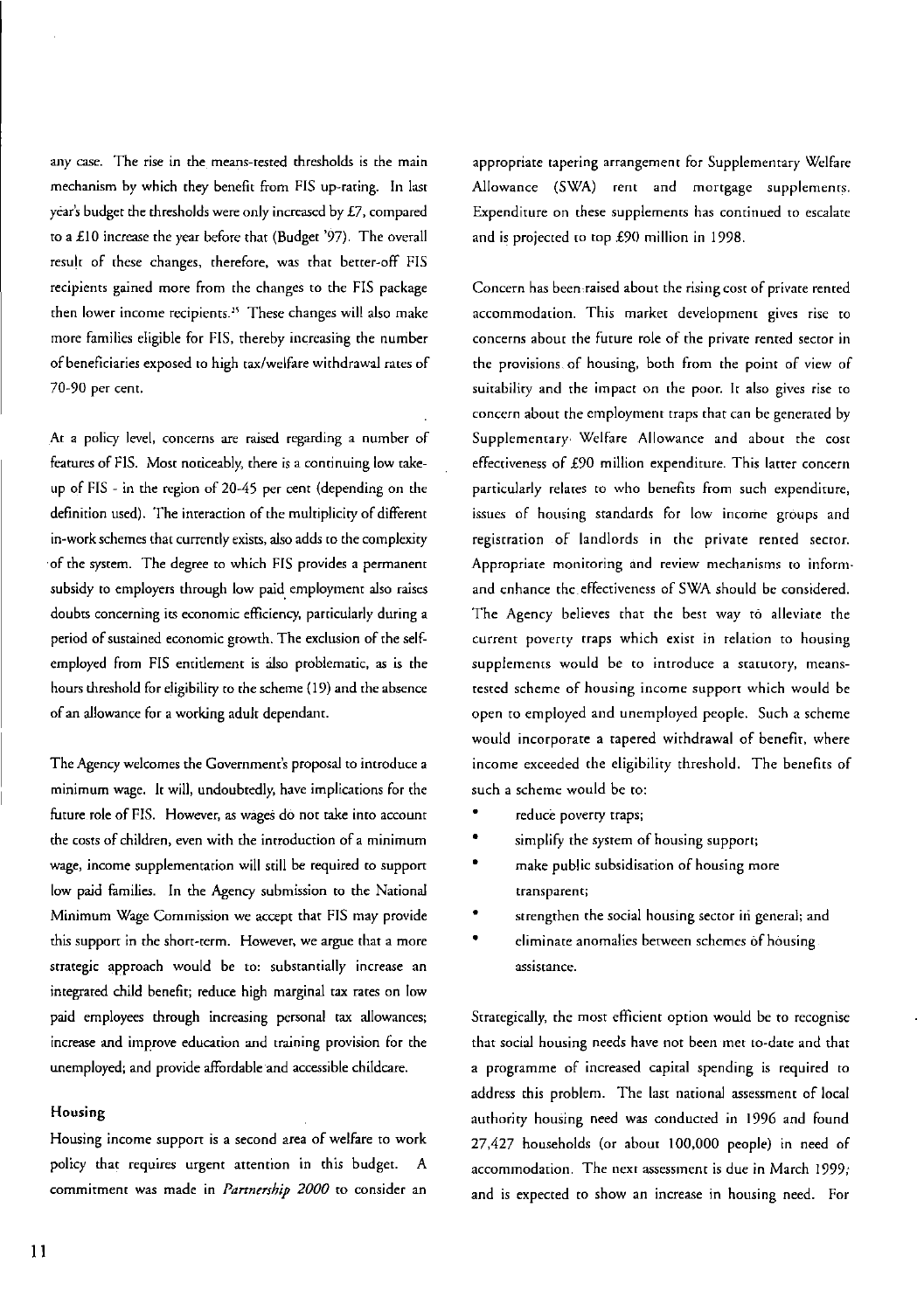example, figures produced by one commentator indicate that housing lists may have increased by more than 40 per cent in the last two years.<sup>26</sup> Clearly there is a need for a larger pool of local authority accommodation through: an expansion of their building programme; local authorities buying more houses to rent to tenants; and/or the expansion of the Shared Ownership Scheme. However in the current housing market where prices are high, the financial accessibility of shared ownership for low income groups must be kept under review. Increased support to the voluntary housing sector is also required, both in terms of capital and maintenance COSts. In this COntext it is important that new housing is lifetime adaptable to ensure that it is accessible and easily adaptable for changing circumstances (for instance, children, older people and people with disabilities).<sup>27, 28</sup>

The current situation of ever escalating costs of SWA rent and mortgage supplements is not sustainable in the longer-term. There is a need to look at supply issues in the private rented sector, particularly how other institutional investment in this area could be increased and how formal agreements with landlords might be reached to reduce the cost and enhance the quality of accommodation available. In addition, Section 23 relief could be restricted to the subsidised element of the market. Partnerships between statutory authorities, the voluntary and community sector and the private for-profit sector would help to increase the diversification of tenure choices available to low income families. The Regenerarion of Ballymun, which is currendy underway, should provide some very useful lessons in this regard. The new urban renewaJ scheme could also be used. The administration of housing support for low income households also needs to be unified under one government department, which should produce a comprehensive action plan to address the housing needs of all those living in or on the margins of poverty.<sup>29</sup>

#### Taxation policy

Taxation policy can play a key role in reducing poverty and easing the transition from welfare co work, for those with incomes high enough co be liable for taxation. In last year's budget, taxation reform was insufficiendy focused on low income earners. The Agency advises against any further reduction in the tax rares in this budget. Instead, the Agency recommends a very focused reform of personal taxation that will benefit all income groups but provides the best policy option for low income groups. In Budget '98 spending on tax cuts reached a full year cost of  $£517$  million. In the current economic context, it is clear that a similar, if not greater, amount is available for tax reform in this budget. The Agency advises that the focus of available resources for taxation reform in this budget should be a substantial investment in increasing personal allowances at the standard rate.

In Budget '99, personal allowances should be increased by £1,000 for a single person/£2,000 for a married couple. This would cost £520 million, and would have clear advantages. Increasing tax allowances would: improve the incentive to work; increase the incomes of the lower paid (non tax-exempt); fulfil the commitments of *Partnership 2000* in this regard; mainrain competitiveness through containing wage demands; benefit all tax payers; and facilitate a more equitable distribution of the fruits of economic growth.

This proposal is consistent with the recommendation of the Expert Working Group on the Integration of the Tax and Social Welfare Systems *that the system of exemption limits/marginal relief should be phased out of the tax system in the medium term by increasing tax allowances to the level of the personal exemption limits*.<sup>30</sup> Very little headway was made with regard to this recommendation in last year's budget, because the diversity of measures introduced diluted any real chance of advancement. This is another reason why the Agency favours a very focused approach to taxation reform in this year's budget. Such a move would also be consistent with the commitment in the NAPS that *action will be taken to focus tax improvements on the low paid."* 

- 26 Figures produced by Brian Hayes, TD, 31 July 1998.
- 27 For lurther discussion of this point see the Commission on the Status of People with Disabilities op cit. ppl90-191.
- 28 See also Downey, D. (1998) New Realnies in Irish Housing: A Study on Housing Affordability and the Economy. Consultancy and Research Unit for the Built Environment. Dublin Institute of **Technology**
- 29 See Combat Poverty Agency (1996) Submission to the Interdepartmental Committee on the Transfer of the Administration of SWA Rent and Mortgage Supplements to Local Authorities. Copies ot the submission are avallabto from the Agency on request.
- 30 Expen Working Group on the Integration of the Tax and Social Welfare Systems (1996) Report of the Expert Working Group on the Integration of the Tax and Social Welfare Systems. Dublin: Stationery Office.
- 31 National Anti-Poverty Strategy op cit. p.13.

<sup>25</sup> For sxample, following Budget '98 a married couple with one earner and two children, earning £9,000 per annum gaIned £5.46 per week (+ 2.5% 01 net income); on £10,000 gained C8.23 per week (+3.8% of net Income): on £11,000 gained £10.23 per week (+4.8% of net income); on £12.000 gained £11.88 per week (t5.6% 01 net Income); and on £13.000 gained £12.12 per week (+5.5% of net Income).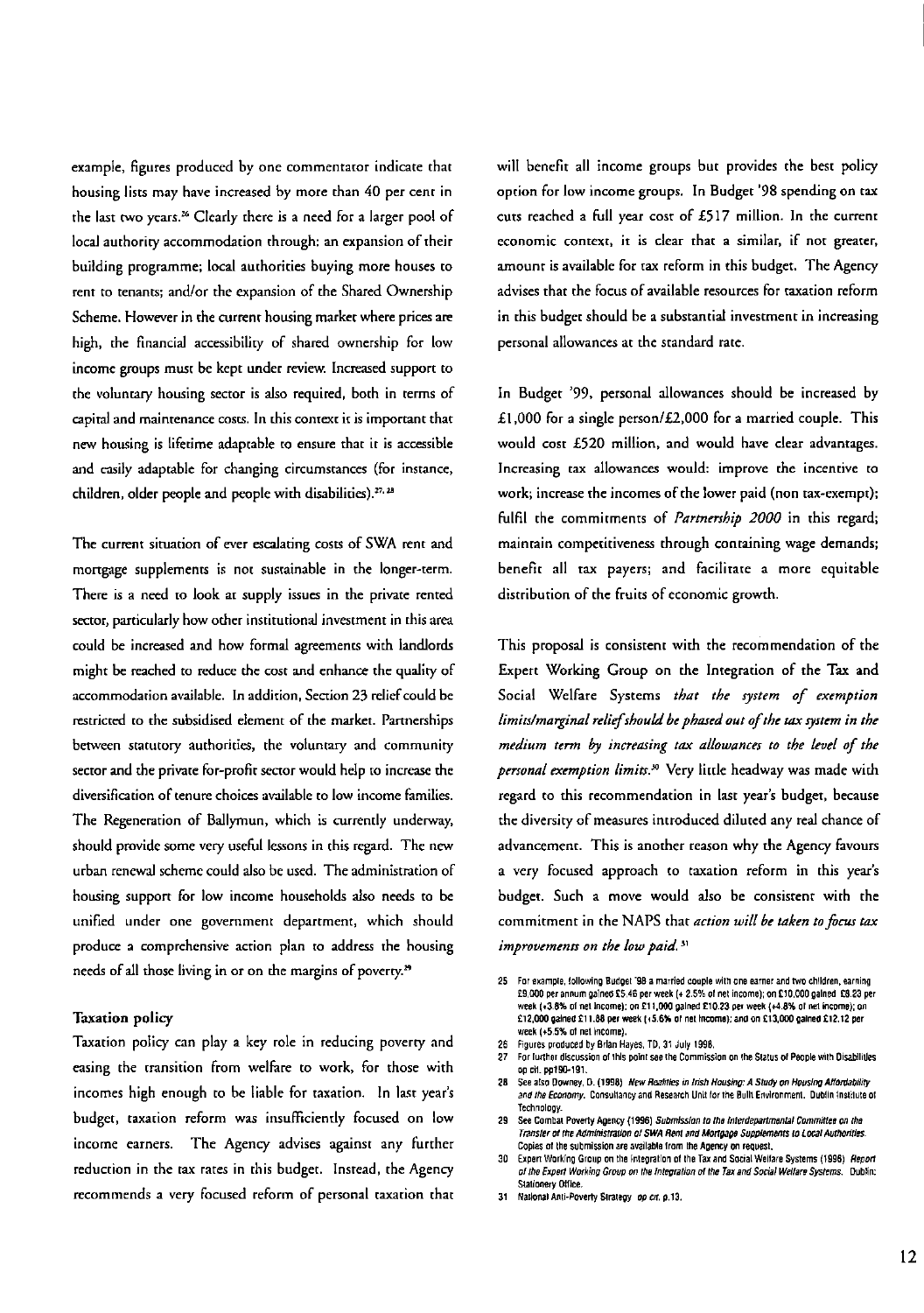**In the context of the current favourable economic situation, the Agency proposes that chis is an opportune time to move towards the introduction of a tax credit system, converting all allowances to tax credits at the standard rate of tax. Substantially increasing personal allowances and standard rating them would be a progressive move in that direction, as**  would standard rating all tax reliefS.

**The Agency welcomes the move in last year's budget to raise the**  exemption threshold at which PSRI is payable to £100 per week. The Agency recommends that in Budget '99 **consideration be given to a funher increase in the threshold and that the concributory rates for employees are maintained to preserve the contributory principle. In addition, the Agency recommends that the PRSI ceilings are increased above the rise in average earnings, with the** long~term **aim of abolishing them altogether, so reducing their regressive nature.** 

The exemption thresholds for the health and employment levies continue to cause a poverty trap, with those earning £ 10,750 (the current limit) not liable for levy payments, while **someone earning one pound more is liable for payments of**  £242 per annum. In Budget '99 these thresholds should be **converted inco a basic allowance, as happened with PRSI. Alternatively, integrating the levies inco the income tax system would be a less problematic way of assisting low earners.** 

**Commitment in the NAPS indicates that tax improvements**  will be focused on the low paid. In last year's budget capital **gains tax was reduced by half and corporation tax was reduced**  by 4 per *cent.* Both of these measures will directly benefit the better-off. They should be monitored to assess their impact on **widening the gap between rich and poor. It is imperative that in future budgets, tax policies are rigorously** poverry~proofed **to ensure that they contribute to the achievement of the**  NAPS targets  $\blacksquare$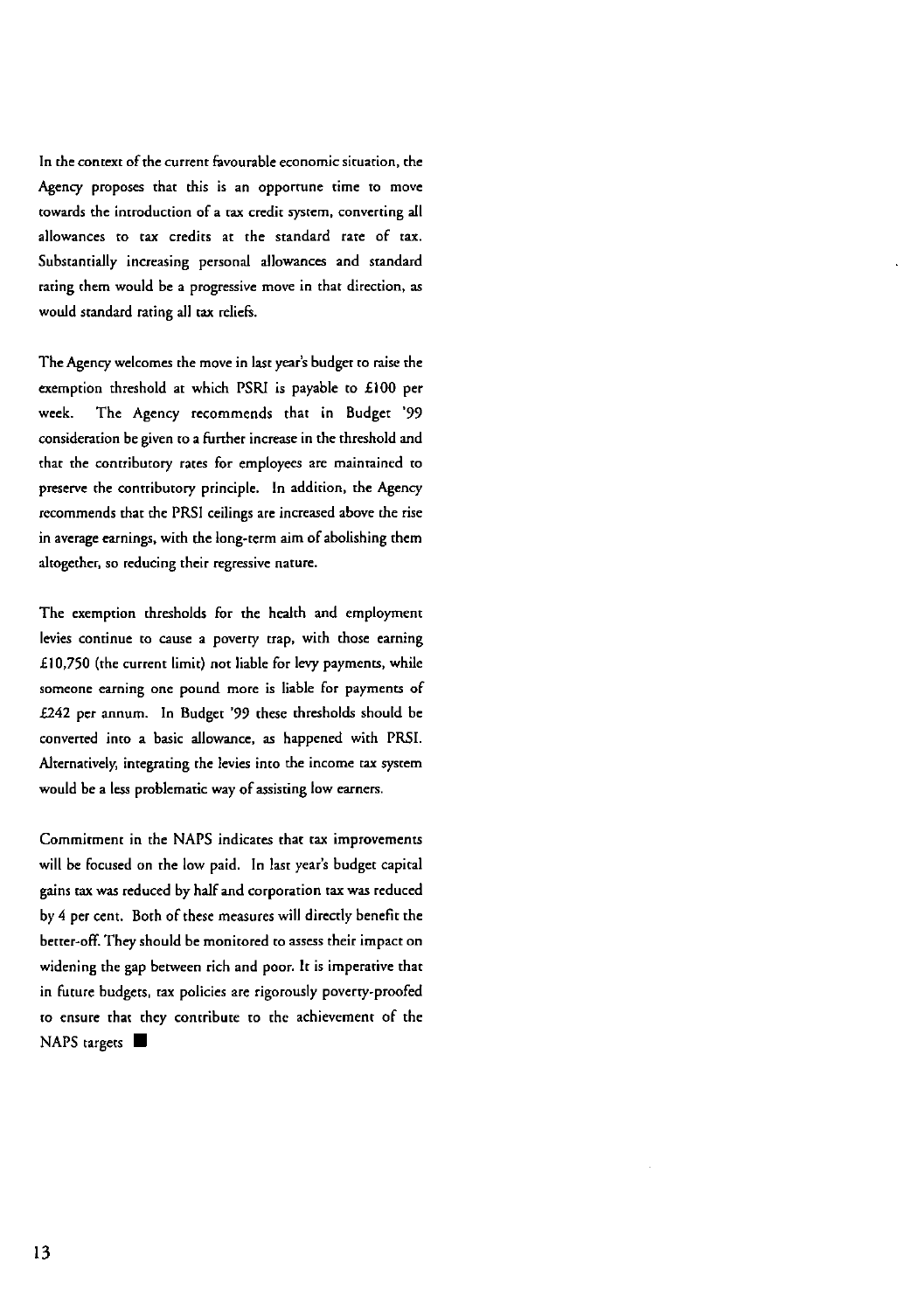### 5. Investing in the Future

In this budget the Agency proposes that infrastructural spending should be prioritised to create opportunities for children and their families and to improve their quality of life.

Estimates predict a budget surplus in the region of £700-900 million. The Agency is of the view that this should not all be spent on tax cuts or reducing the national debt. The opportunity should be taken to make a very significant investment in the future of everyone on this island. Ireland's economic progress may be stifled if there is a lack of spending on infrastructure - housing, public transport, education and skills training, for instance. These are individual, family and community assets. The ESRI have drawn attention to the importance of increased investment in human capital as a contributory factor to our current economic growth.<sup>32</sup> Thus, it is imperative that this money is spent in such a way that it has the maximum benefit to reduce the numbers in poverty and to prevent others from falling into poverty. General proposals are made below on infrastructure investment for long-term benefit to the economy by supporting a fairer distribution of resources and opportunities in Irish society.

This submission has concentrated on budgetary measures that could be introduced to tackle poverty, particularly child poverty in Irdand. In mis budget the Agency proposes that infrastructural spending should be prioritised to create opportunities for children and their families and to improve their quality of life both for people who are disadvantaged and for disadvantaged areas. Below are examples of the type of policies that would achieve these dual aims. Prioritising investment in these areas over other options would express social solidarity with people living in poverty and enhance both their social participation and their social rights. The proposals are grouped under three broad headings: improving public services; getting people back to work and improving living conditions. They are, of course, very much inter-related. It is important to point out that not all of these proposals would require additional government expenditure, but might require a refocusing of existing resources.

#### Improving public services

#### Education

- Direct additional resources to disadvantaged schools - for example to improve school buildings and information technology facilities in schools;
- expand and improve childcare/early childhood education opportunities nation-wide;
- abolish Junior and Leaving Certificate examination fees;
- provide additional places on Youmreach and *vros* programmes.

#### Health

- Increase resources to health promotion and reduce public patient waiting lists;
- target extra resources for children's health care as an anti-poverty measure;
- increase funding to improve medical care for low income families.

32 Duffy, D., Fitz Gerald, J., Kearney. I. and Shortall, F. (1997) Medium-Term Review 1997-2003, Dublin: Economic and Social Research Institute. pp4B-52.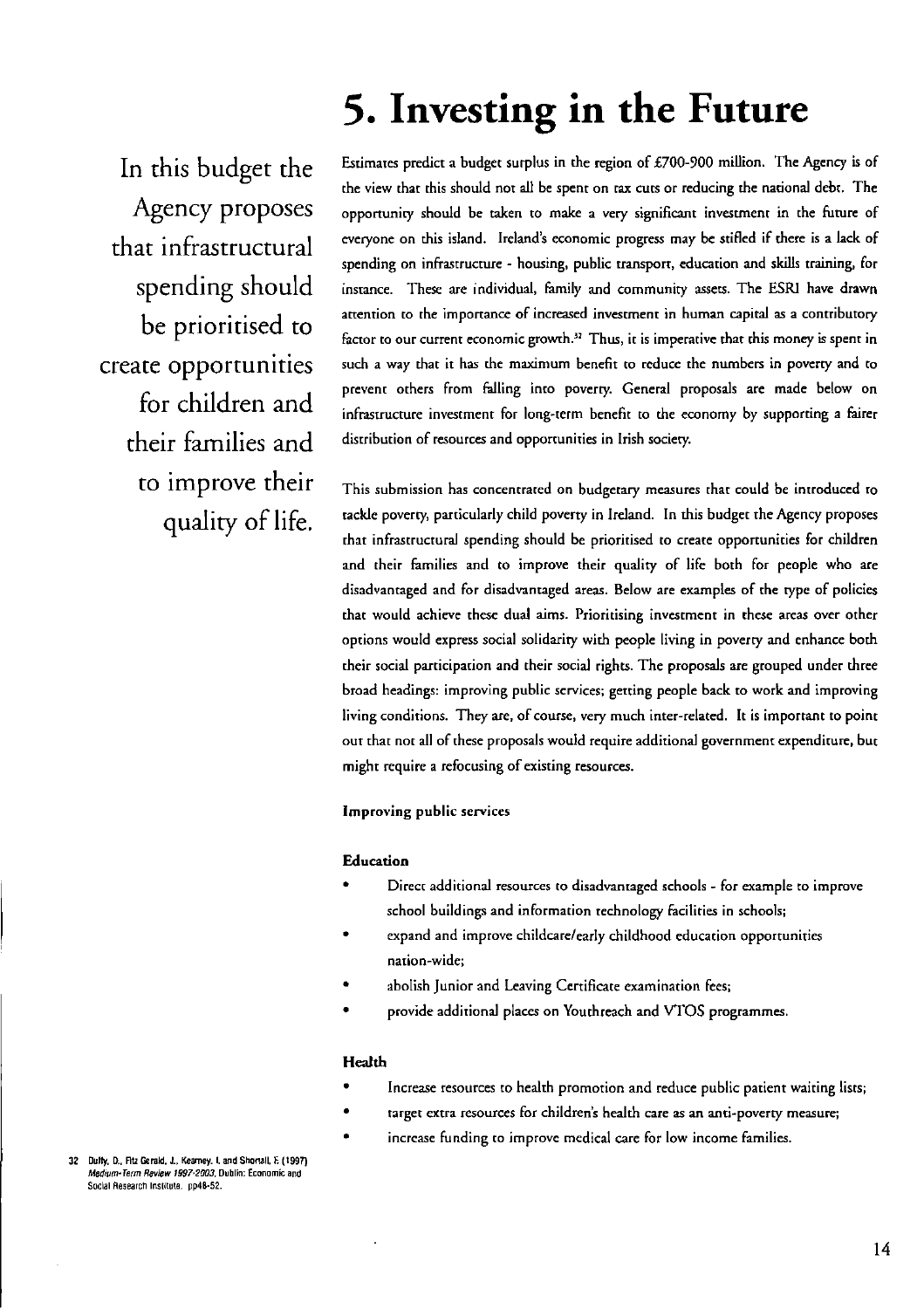#### Public transport

- Improve the public transport system. particularly in rural and suburban areas;
- consider the mainstream potential of community transport schemes.

#### Getting people back to work

- Extend the Local Employment Service;
- expand the Back-to-Work Allowance scheme;
- increase the number of places in the jobs initiative and the part-time jobs option;
- increase availability and review the standard of jobrelated training.

#### Improving the quality of life

- Develop and improve leisure and spores facilities in disadvantaged areas;
- refurbish local authority housing estates, including building maintenance and the surrounding environment in consultation with local tenant and community groups;
- tackle fuel poverty and inadequate insulation in low income homes.

#### Supporting the voluntary and community sector

The Agency is keenly aware of the positive contribution of the community and voluntary sector in Ireland. In this budget we propose that additional resources are made available to the Community Development Programme and that funding to each of the seven National Anti-Poverty Networks<sup>33</sup> be increased to £75,000 per network. This level of support would fund a co-ordinator. a development worker and would make a contribution to administration and overhead costs. Additional funding of £80,000 (overall) is required to fund the national networks' programme of support and development. This would include information exchange. training. review and evaluation, staff development and policy work  $\blacksquare$ 

<sup>33</sup> The seven networks are: Community Workers Co-operative. European Anti-Poverty Network, Forum of People with Oisabilities. Irish National Organisation of the Unemployed, Irish Rural Link. Irish Traveller Movement and One Parent Exchange and Network.